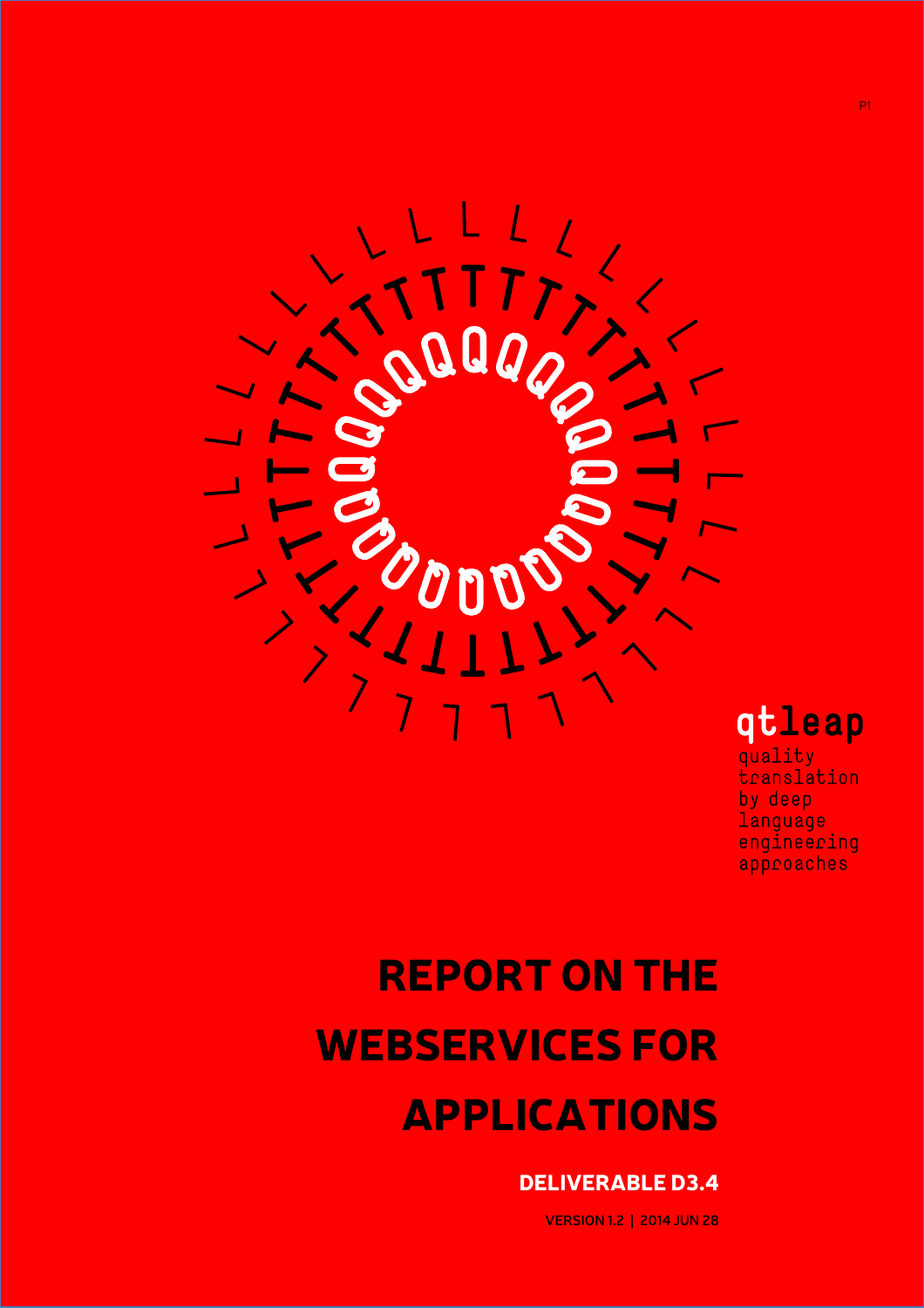## **QTLeap**

Machine translation is a computational procedure that seeks to provide the translation of utterances from one language into another language.

Research and development around this grand challenge is bringing this technology to a level of maturity that already supports useful practical solutions. It permits to get at least the gist of the utterances being translated, and even to get pretty good results for some language pairs in some focused discourse domains, helping to reduce costs and to improve productivity in international businesses.

There is nevertheless still a way to go for this technology to attain a level of maturity that permits the delivery of quality translation across the board.

The goal of the QTLeap project is to research on and deliver an articulated methodology for machine translation that explores deep language engineering approaches in view of breaking the way to translations of higher quality.

The deeper the processing of utterances the less language-specific differences remain between the representation of the meaning of a given utterance and the meaning representation of its translation. Further chances of success can thus be explored by machine translation systems that are based on deeper semantic engineering approaches.

Deep language processing has its stepping-stone in linguistically principled methods and generalizations. It has been evolving towards supporting realistic applications, namely by embedding more data based solutions, and by exploring new types of datasets recently developed, such as parallel DeepBanks.

This progress is further supported by recent advances in terms of lexical processing. These advances have been made possible by enhanced techniques for referential and conceptual ambiguity resolution, and supported also by new types of datasets recently developed as linked open data.

The project QTLeap explores novel ways for attaining machine translation of higher quality that are opened by a new generation of increasingly sophisticated semantic datasets and by recent advances in deep language processing.

#### **www.qtleap.eu**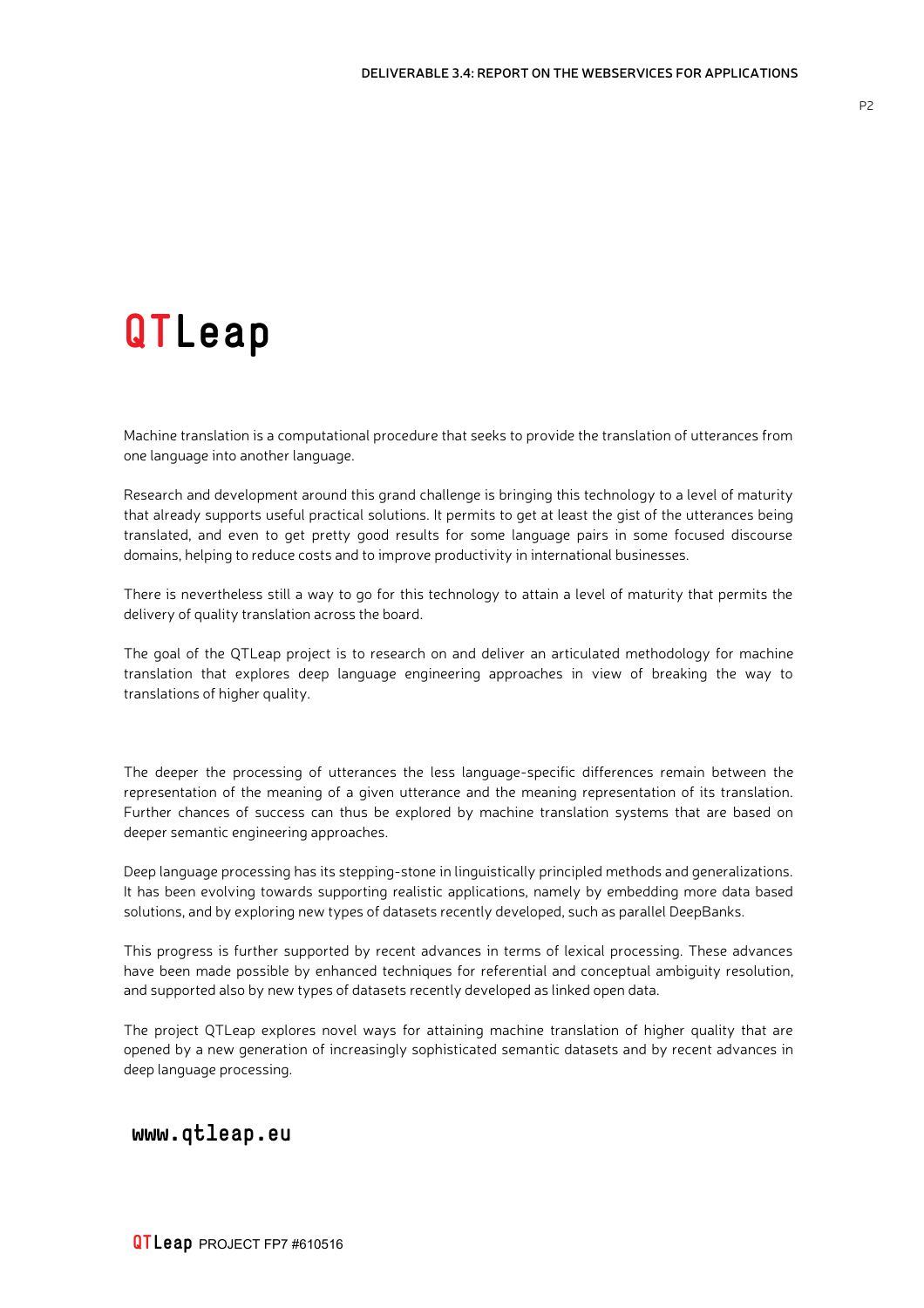## Funded by

QTLeap is funded by the 7th Framework Programme of the European Commission.



## Supported by

And supported by the participating institutions:

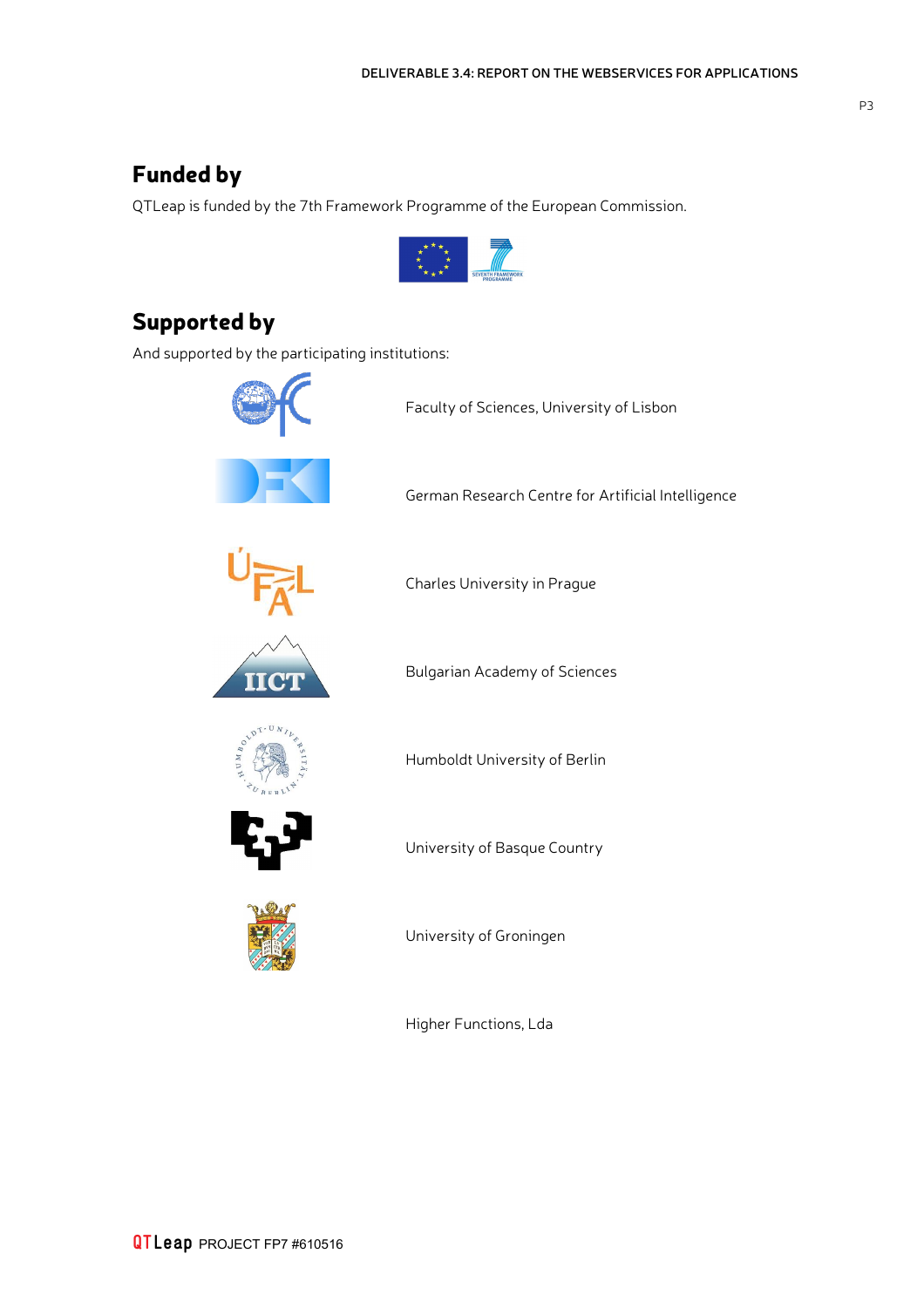## Revision History

| version        | date                     | person                                                                                                          | organisation                | description                                                          |
|----------------|--------------------------|-----------------------------------------------------------------------------------------------------------------|-----------------------------|----------------------------------------------------------------------|
| $\overline{O}$ | 04.07.2014               | Aljoscha Burchardt (WP<br>coordinator), Eleftherios<br>Avramidis (contributor),<br>Martin Popel (reviewer)      | DFKI (WP<br>Coordinator)    | Agree on internal<br>structure;<br>Call for Input to<br>all partners |
|                |                          |                                                                                                                 | FCUL, DFKI,<br>CUNI, UG, HF | Discussion of<br>content, partners<br>providing input                |
| 1.0            | 22.07.2014               | Eleftherios Avramidis,<br>Aljoscha Burchardt,<br>Ondřej Dušek<br>(contributor), António<br>Branco (contributor) | DFKI, CUNI,<br><b>FCUL</b>  | Stable draft for<br>internal review                                  |
| Review         | 24.07.2014               | Martin Popel (reviewer)                                                                                         | CUNI (Internal<br>reviewer) | Improvements<br>suggested by<br>internal review                      |
| 1.1<br>Review  | 25.07.2014<br>28.07.2014 | Aljoscha Burchardt<br>António Branco (Project<br>coordinator)                                                   | <b>DFKI</b><br><b>FCUL</b>  | Prefinal version<br>Feedback                                         |
| 1.2            | 28.07.2014               | Aljoscha Burchardt                                                                                              | <b>DFKI</b>                 | Final layout                                                         |

#### **Statement of originality**

This deliverable contains original unpublished work except where clearly indicated otherwise. Acknowledgement of previously published material and of the work of others has been made through appropriate citation, quotation or both.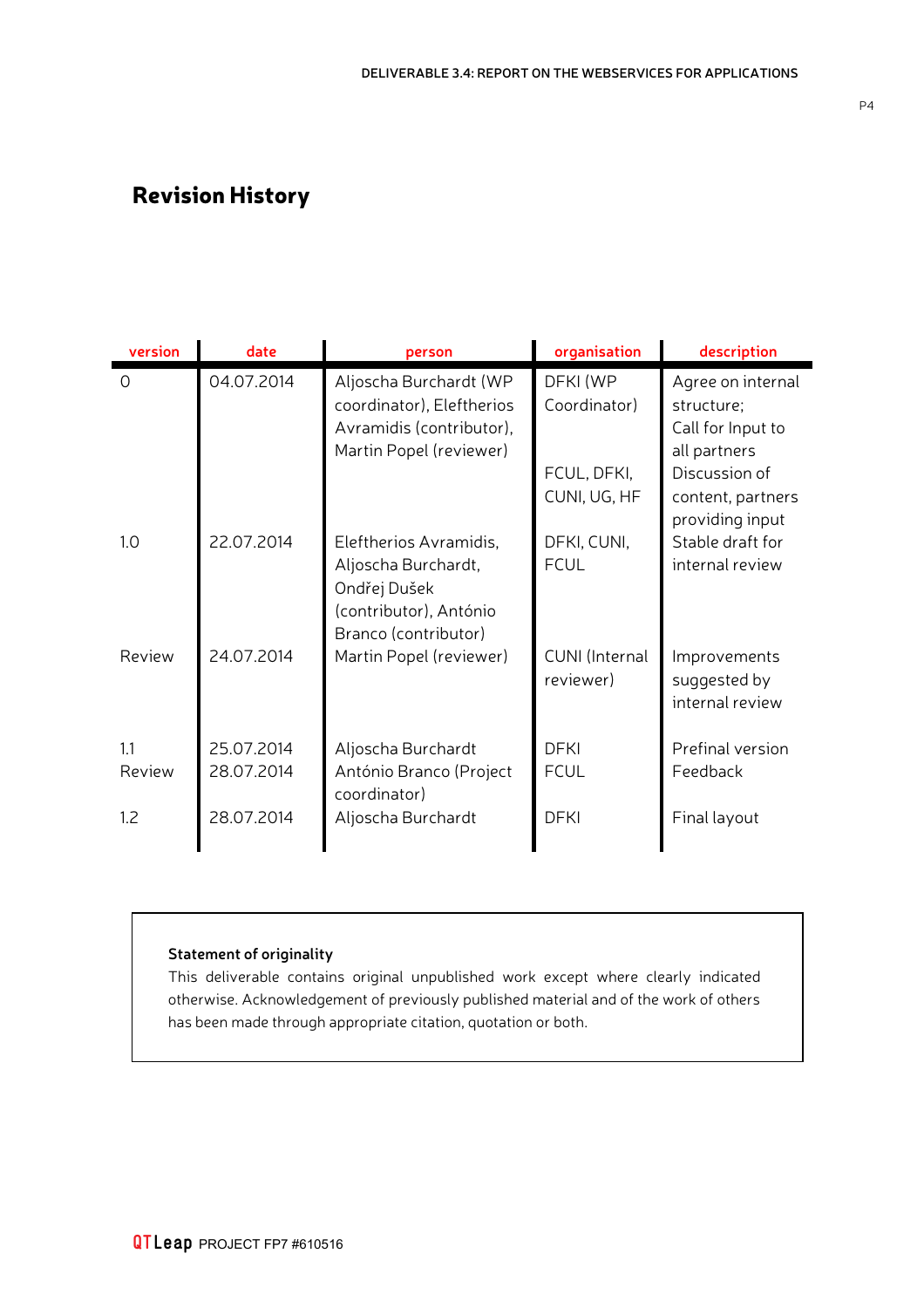

## REPORT ON THE WEBSERVICES FOR APPLICATIONS

DOCUMENT QTLEAP-2014-D3.4 EC FP7 PROJECT #610516

## **DELIVERABLE D3.4**

*completion* FINAL *status* SUBMITTED *dissemination level* PUBLIC

*responsible* ALJOSCHA BURCHARDT (WP3 COORDINATOR) *reviewer* MARTIN POPEL contributing partners FCUL, DFKI, CUNI, IICT-BAS, UPV/EHU, UG, HF

#### *authors*

#### ELEFTHERIOS AVRAMIDIS, ALJOSCHA BURCHARDT, ONDŘEJ DUŠEK, ANTÓNIO BRANCO

© all rights reserved by FCUL on behalf of QTLeap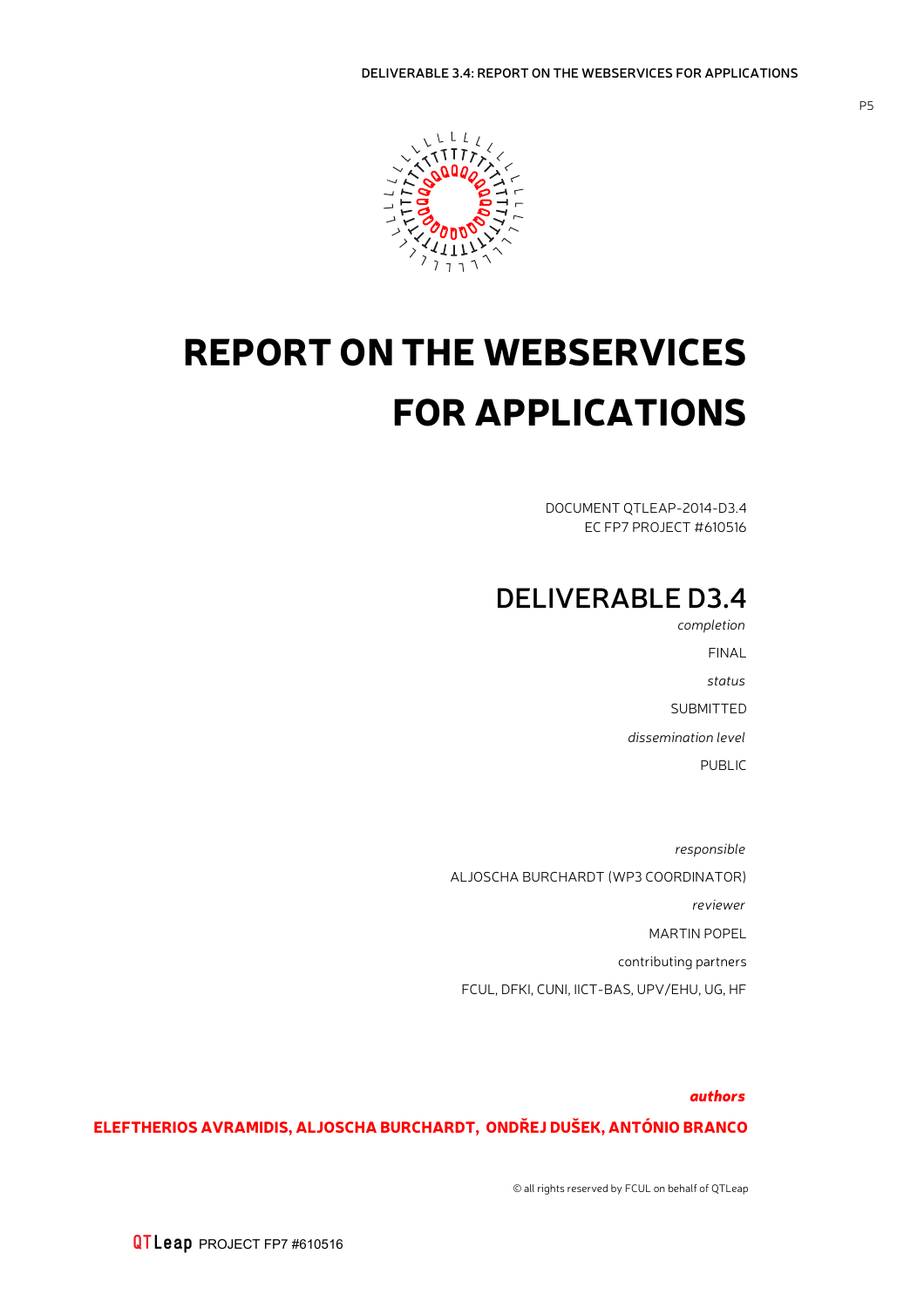## **Table of Contents**

| 1Introduction.     |    |
|--------------------|----|
|                    |    |
| 2.1 Architecture.  |    |
|                    |    |
|                    |    |
|                    |    |
|                    |    |
|                    |    |
|                    |    |
|                    | 12 |
|                    |    |
|                    |    |
|                    |    |
|                    | 12 |
|                    |    |
|                    |    |
|                    |    |
| <b>HTTP</b> Errors |    |
|                    |    |
|                    |    |
|                    |    |
|                    |    |
|                    |    |
|                    |    |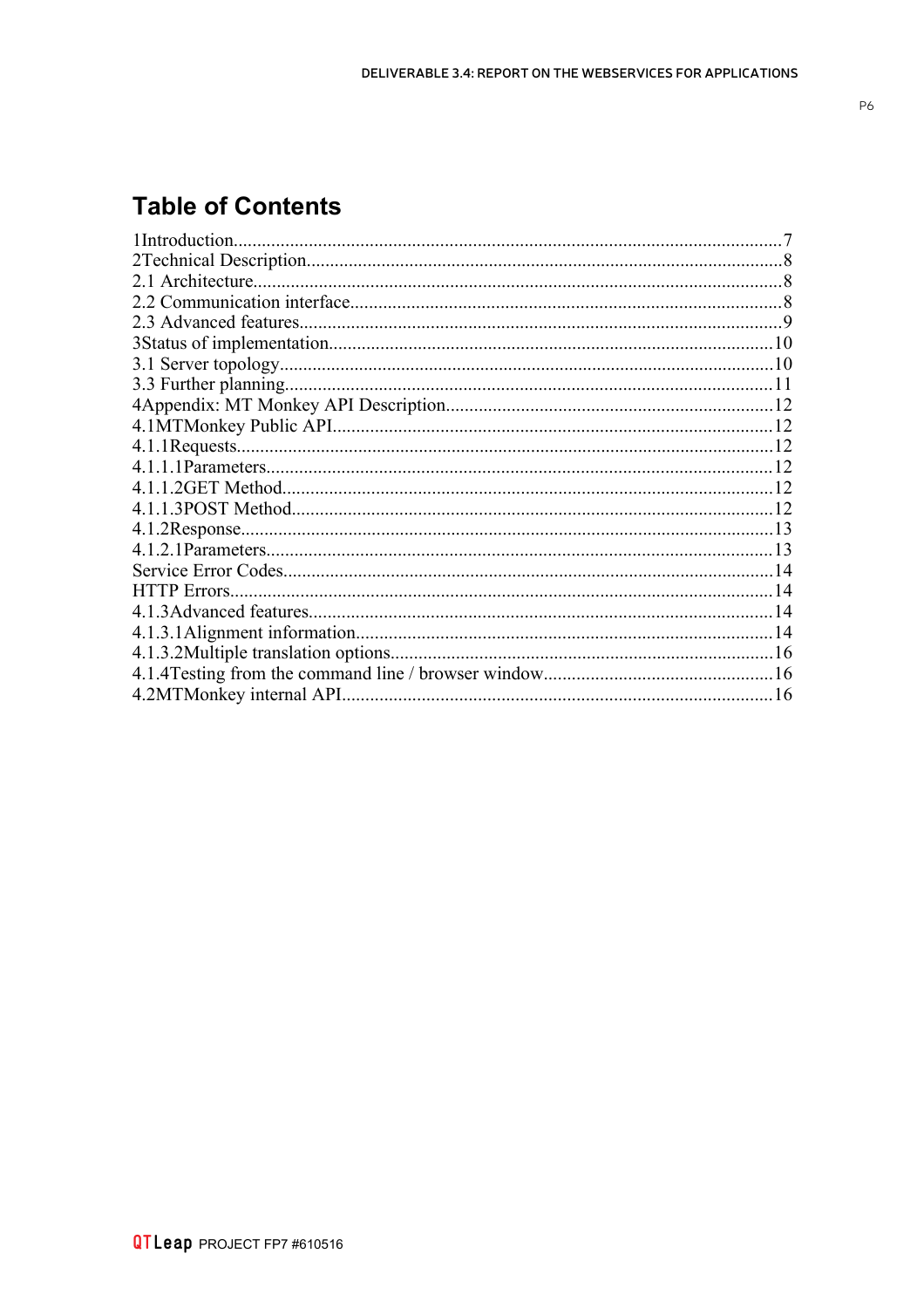<span id="page-6-0"></span>In order to support the integration of the MT Pilots generated in WP2 in the real usage scenario (WP3), they will be made available as web services. The web services will provide the essential translation functionalities while encapsulating the details of the whole development process, except for the necessary parameters required by the application.

On the service-provider end, it should nevertheless be possible to deploy attested translation pipelines and up-to-date processing components with minimal interruption of the web services' availability, so that it is possible to gather feedback on the performance of the application in an agile way (cf. Google's hybrid approach to research).

In accordance with the concept of a web service, each project partner provides their developed MT system(s) wrapped in a web-service in their own server, whereas the client requests will be centralized at DFKI, the work-package co-ordinator.

After discussing several options like Python server<sup>[1](#page-6-1)</sup> and Faust server<sup>[2](#page-6-2)</sup> via email and personal communication, the consortium decided to use the API provided by MT-Monkey<sup>[3](#page-6-3)</sup>, an open-source Python tool, developed by Ondřej Duše k and others at CUNI. The main reasons for choosing MTMonkey were:

- Distributed computing: MTMonkey allows multiple MT instances for the same translation direction and/or serve requests for multiple translation directions. This is essential to support load balancing and modular connection of translation services specialized in different language directions.
- Speed: MTMonkey has its own implementations of sentence segmentation and (de-)tokenization. They are all written in Python so they are faster than external calls to, e.g., Perl scripts. Yet, they need some slight modifications to be fully compatible with, e.g., language-specific tokenizers and truecasers used in the Moses baselines.
- Support: The fact that the main developers are part of the consortium and that MTMonkey successfully works with CUNI's TectoMT system will be an advantage to the project.
- Interoperability: in addition to the decoder wrappers provided by MTMonkey, some translation systems may provide heavily modified pre- and post-processing pipelines. To allow optimal communication with such systems, they may be wrapped in external wrappers that provide an interface compatible with MTMonkey, so that communication with the rest of the application framework is fully functional. This ensures further flexibility for the upcoming pilots of the project.

Additionally, by using this tool we take full advantage of previous EU-funded work, as

<span id="page-6-1"></span><sup>1</sup> https://github.com/christianbuck/matecat\_util/tree/master/python\_server

<span id="page-6-2"></span><sup>2</sup> http://faust.ms.mff.cuni.cz/translate

<span id="page-6-3"></span><sup>3</sup> http://ufal.mff.cuni.cz/mtmonkey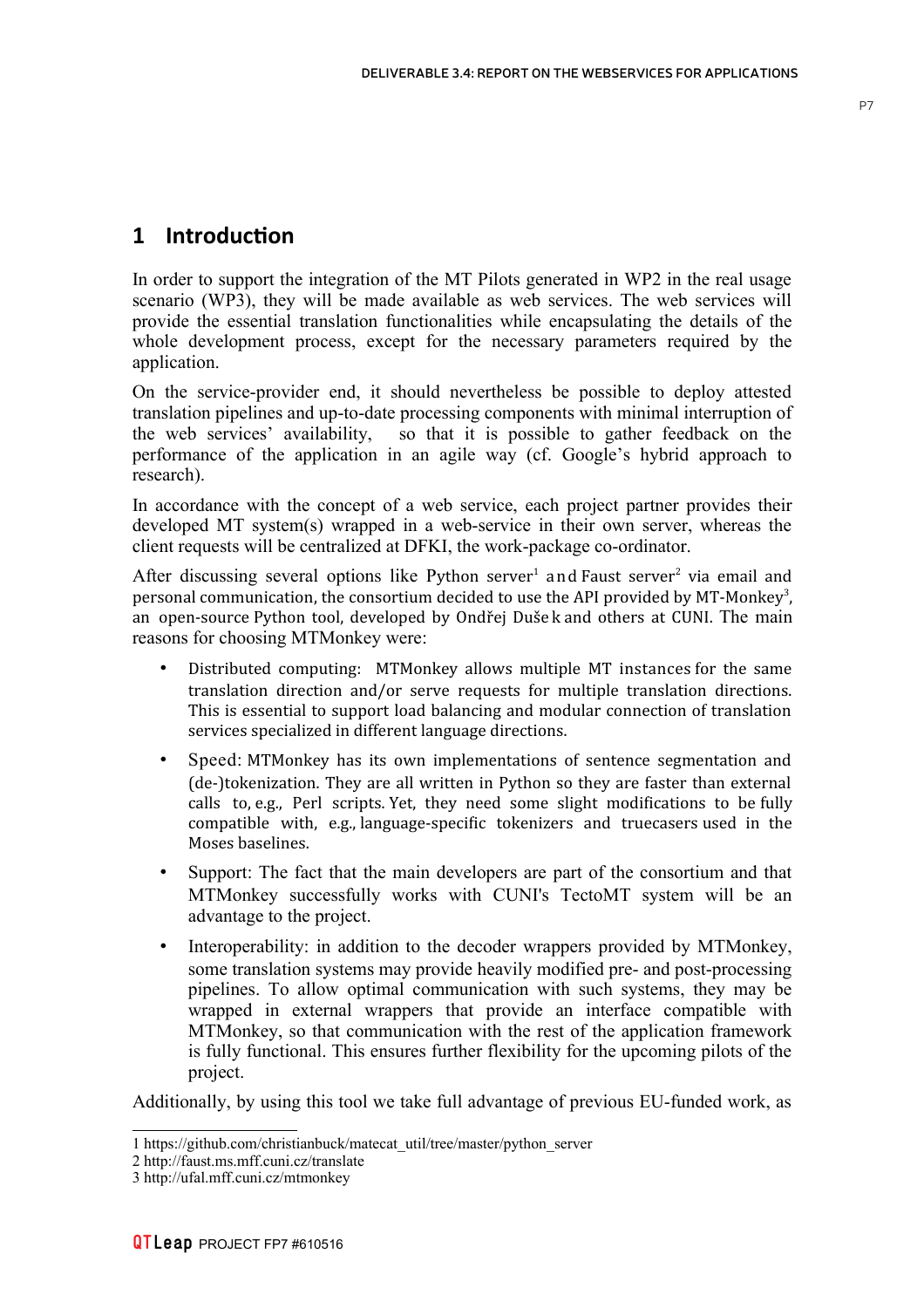this software was part of the multilingual multimodal search and access system of the FP7 Khresmoi project. Through its application in QTleap, this open-source software can be verified and extended for use in a wide range of MT use cases.

This document first provides a technical documentation of MTMonkey and then details the next steps towards a full implementation of the web services.

### <span id="page-7-1"></span>**2 Technical Descripton**

#### <span id="page-7-0"></span>**2.1 Architecture**

As already outlined, the main goal of our web-service framework is to provide a distributed architecture for the allocation of the individual MT services. This allows the development and maintenance of autonomous MT systems, which are nevertheless coordinated and fully compatible on the application level. Such a design mainly provides freedom to the project partners, which are therefore allowed to employ their individual expertise on language-specific tools and techniques in order to provide optimal MT performance to the language directions they are responsible for.

The overall system design is based on a hierarchical client-server architecture, as illustrated in Figure 1. The operation is centralized via the *Application Server*, a module that is responsible for receiving client requests and forwarding them to a set of workers. Each *Worker* is an individual service responsible for handling the tasks required for a particular translation direction. Several language-specific pre- and post-processing modules may be included in the inherent functions of the worker. Alternatively, preand post-processing functions, including the translation task, may be outsourced to other individual modules (see Translator, Recaser).

Apart from MT services, a similar *worker* module can be used for other language processing/analysis tasks, that may be equally demanding (e.g. parsers, named entity recognizers, multi-word expressions extractors).

This way, the server architecture allows to expand in order to support a vast amount of translation directions, by taking advantage of load balancing over multiple computational servers. The requests to various servers are parallelized and therefore congestions are avoided.



**Figure 1**: Overall architecture (source: MTMonkey documentation)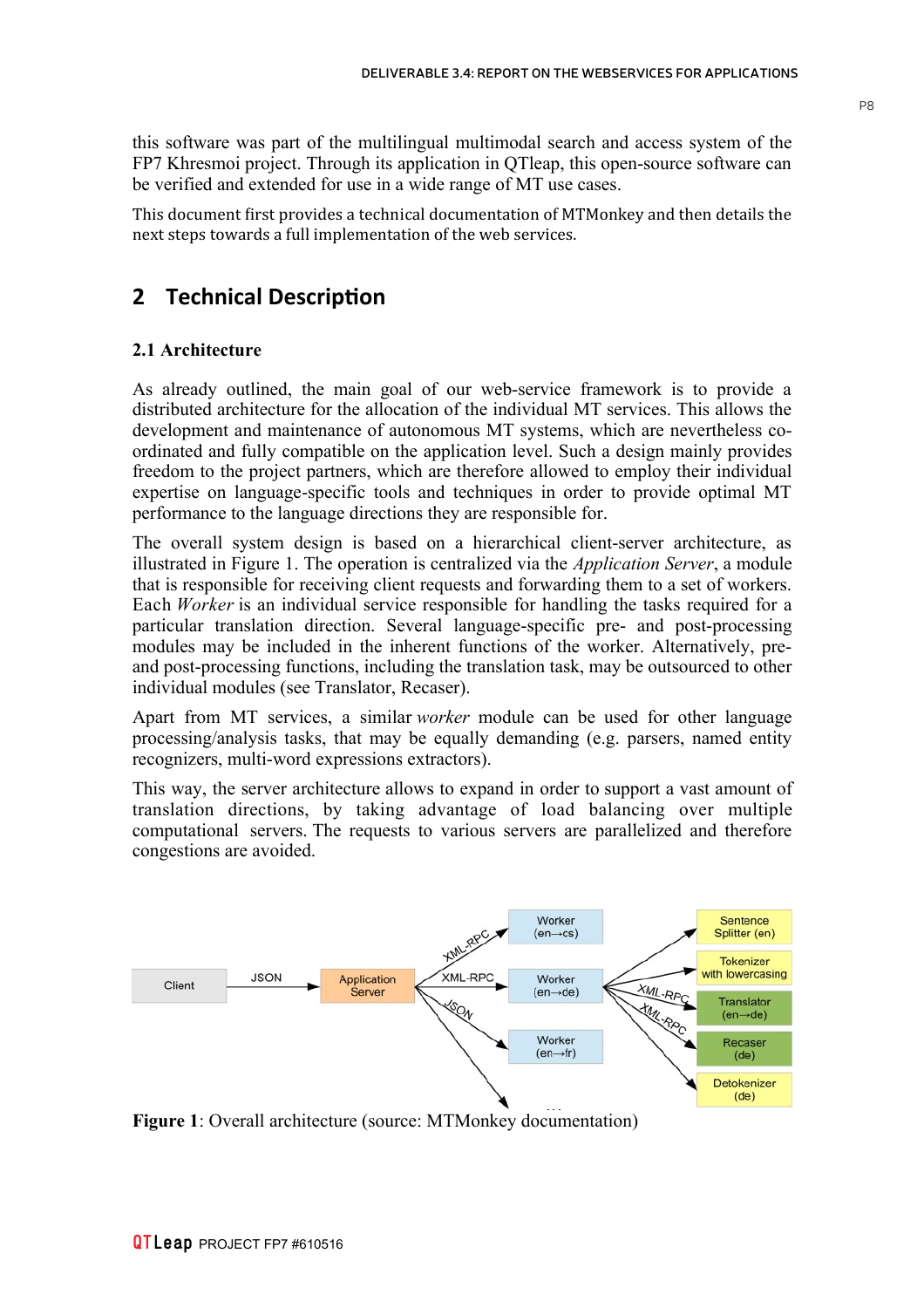#### <span id="page-8-1"></span>**2.2 Communication interface**

{

}

The Application server provides a public JSON interface, which can be used by other applications to send translation requests. The translation requests have to specify the source language, the target language and the text that needs to be translated. Additionally, they can request the text not to be de-tokenize the translation output (e.g., if the output is used for information retrieval directly). This basic request is very simple and an example is shown in Figure 2.

```
 "action": "translate",
 "sourceLang": "en",
 "targetLang": "de",
 "text": "You have to update the video codecs."
```
#### **Figure 2:** Simple JSON request to the Application Server

Internally, the Application Server receives and forwards the text to be translated to the worker responsible for the respective source and target language. These requests take place via XML-RPC (or JSON, see Section 3.3). In a second level, the worker itself sends XML-RPC request to loaded Moses servers which run in the background. The running worker instances are limited by the RAM and hard drive space.

All communication takes place encoded in UTF-8 in order to fully support the special characters of all languages.

#### <span id="page-8-0"></span>**2.3 Advanced features**

Apart from the basic features, which are included in the basic implementation, there are also advanced features, which may be valuable for the advanced MT pilots that will be further developed. Currently, the interface supports **alignment information** between the source and the target phrases.

Additionally, the current API can accept **multiple sentences** in one request. The MT system in this case does sentence segmentation, so MTMonkey returns multiple sentences as a response. It is guaranteed that the whole request will be translated on the same machine, so the MT system has access to all sentences (and can do e.g. crosssentence co-reference resolution).

Statistical MT systems often produce more than one translation options, often called **nbest lists**. Such lists can also be requested within the communication interface. An example response from such a translation request is shown in Figure 3.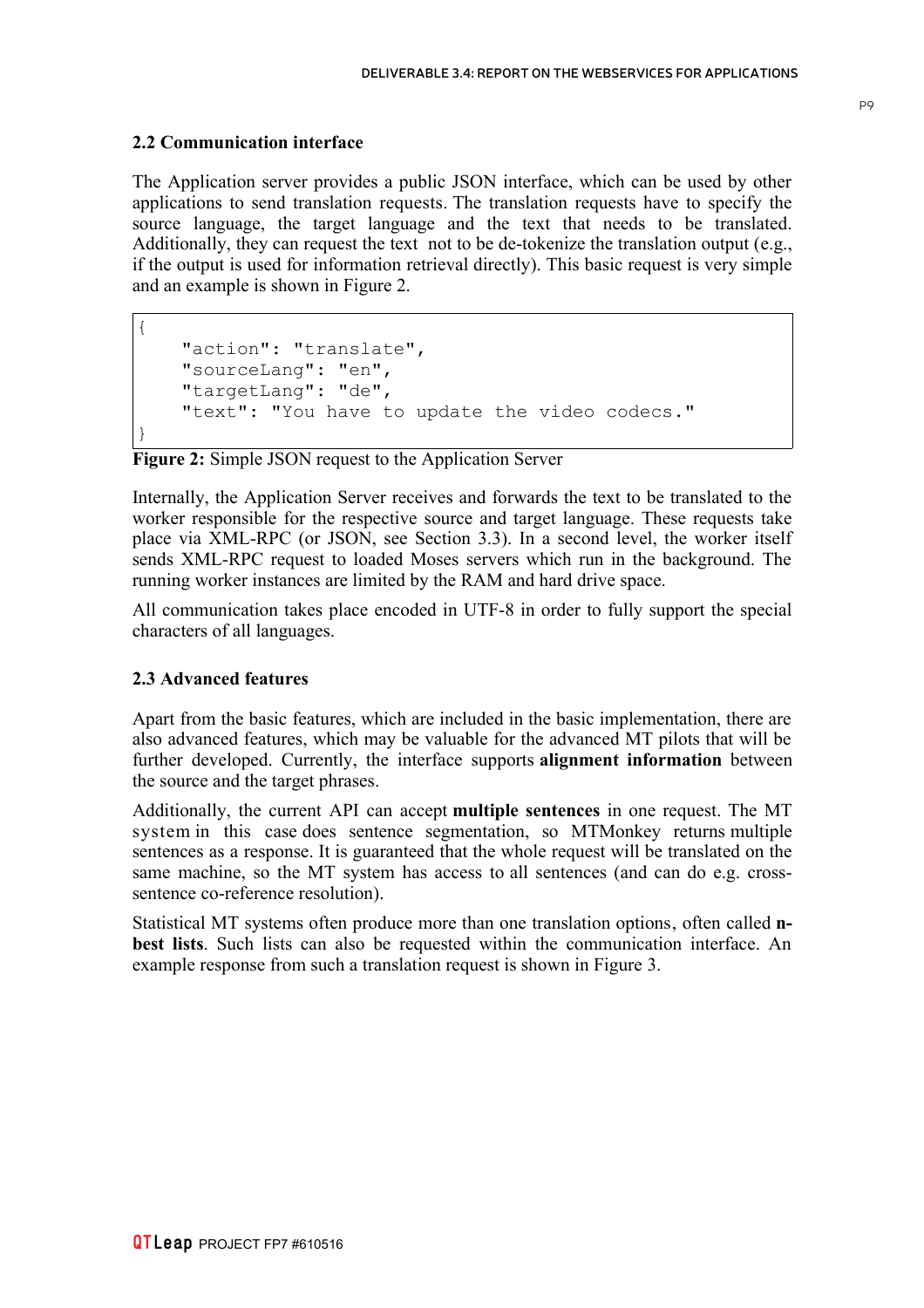```
 {
     "errorCode": 0, 
     "errorMessage": "OK"
     "translation": [
       {
          "translated": [
\{ "text": "Bitte aktualisieren Sie die Video-Codecs.",
              "score": 100,
              "rank": 0
            },
\{ "text": "Sie müssen die Video Codecs erneuern.",
              "score": 96,
              "rank": 1
 }
         ], 
       }
     ], 
     "translationId": "794dab3aaa784419b9081710c5cddb54"
  }
```
**Figure 3**: Example translation response providing multiple translations

## <span id="page-9-1"></span>**3 Status of implementaton**

#### <span id="page-9-0"></span>**3.1 Server topology**

The application server has been set up at blade-3.dfki.uni-sb.de:900. Table 1 includes the URL addresses of the servers that host the translation web-services.

| Languages          | <b>URL</b> address          |
|--------------------|-----------------------------|
| Basque-English     | basajaun.si.ehu.es:3331     |
| English-Basque     | basajaun.si.ehu.es:3332     |
| Spanish-English    | basajaun.si.ehu.es:3329     |
| English-Spanish    | basajaun.si.ehu.es:3330     |
| Bulgarian-English  | 213.191.204.69:8002         |
| English-Bulgarian  | 213.191.204.69:8001         |
| Czech-English      | faust.ms.mff.cuni.cz:8002   |
| English-Czech      | faust.ms.mff.cuni.cz:8001   |
| Dutch-English      | zardoz.service.rug.nl:9070  |
| German-English     | blade-3.dfki.uni-sb.de:8001 |
| English-German     | blade-2.dfki.uni-sb.de:8001 |
| Portuguese-English | nlx-server.di.fc.ul.pt:7002 |
| English-Portuguese | nlx-server.di.fc.ul.pt:7001 |

**Table 1:** Addresses of the translation servers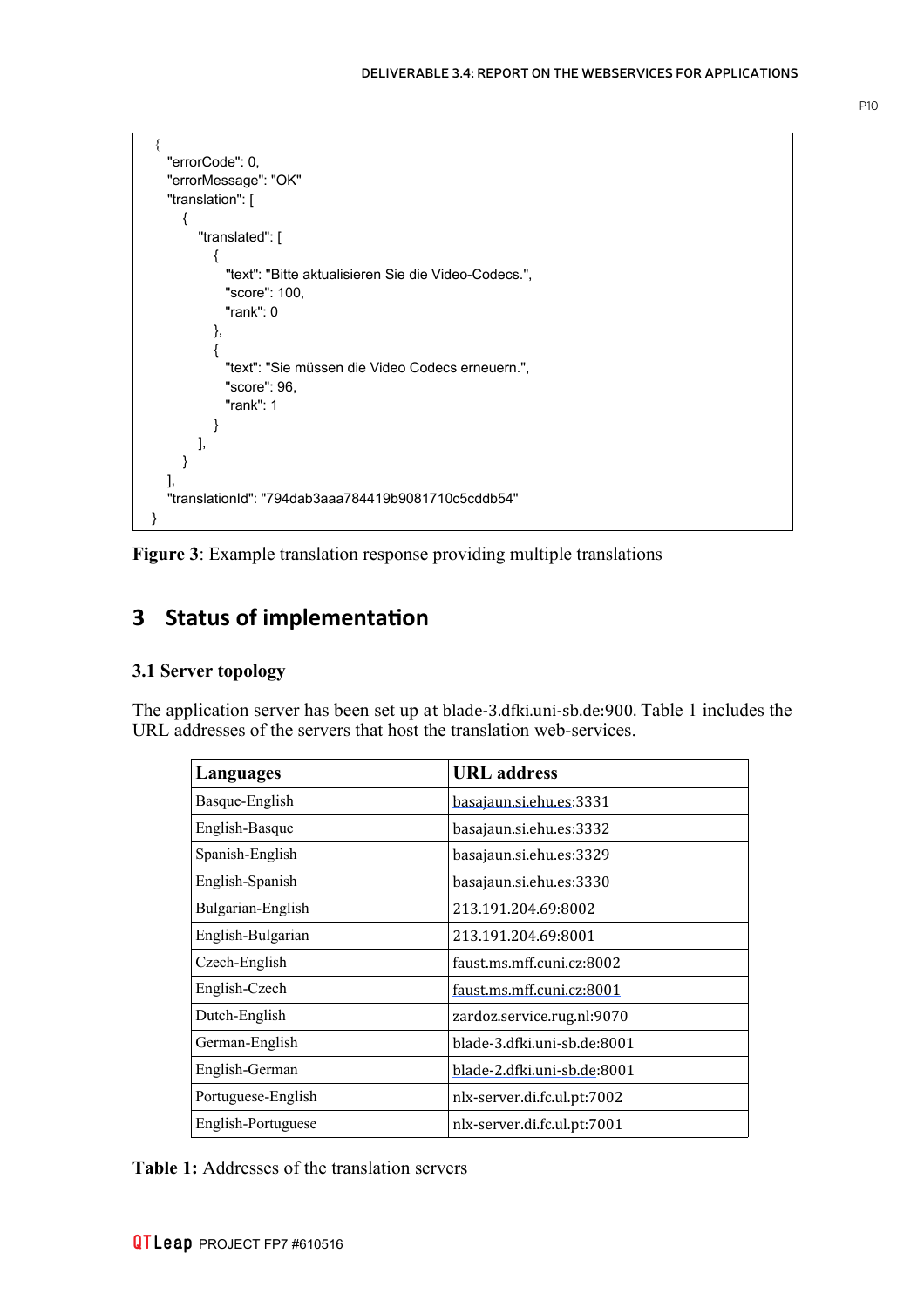#### **3.2 Improvements in MTMonkey API and implementation for QTLeap**

The project partners agreed to implement several improvements of the MTMonkey API as well as of its implementation in order to increase interoperability between the partners, simplify testing and diagnostics, and allow alternative worker implementations, e.g., involving preexisting custom pre- and postprocessing written in various programming languages. The API improvements include:

- Per-sentence error messages: If the MT server fails to translate some of the sentences in the request, the untranslated sentences are accompanied by explanatory error messages, whereas the original version rejected the whole request.
- Timing information: The API now includes information about the time it took to translate the request and the time the request waited to be translated.
- More logical response structure: Unlike the original version, which responded with a list of variants for the whole translation, the new MTMonkey response structure is now composed of per-sentence n-best lists. This reflect more closely the fact that the translation variants of the same sentence are interchangeable.

In addition to implementing the API changes, the MTMonkey code now has the following enhanced capabilities:

- JSON worker support: Workers may now communicate with the application server in JSON, in addition to XML-RPC; the request and response structure then look the same as between clients and the application server. This allows for simpler development and testing of alternative worker implementations.
- Optional recasers: The original MTMonkey worker version expected to operate with two Moses XMLRPC server instances – one for translation, the other for recasing. Since some MT systems are trained to do both operations jointly, we have made the recasing service optional.

Finally, the API description and installation instructions have been simplified and clarified.

#### <span id="page-10-0"></span>**3.3 Further planning**

This document has to be seen as a preliminary plan due to the fact that research for the further MT pilots is in progress. Development of pilots is expected to add requirements, so that further interfaces and wrappers may need to be developed at a later stage. Such modifications, if relevant, are expected to be indicated in the forthcoming reports on the four MT Pilots, namely deliverables D3.6 (for baseline Pilot 0), D3.8 (for Pilot 1), D3.10 (Pilot 2), D3.12 (Pilot 3) and final D3.13.

As all baseline services are up and running, their integration into the QA system can start even earlier as foreseen. They will be embedded by M11 (D3.5), and the results of the embedding and first evaluation will be reported in M12 in D3.6. The final status of the web-services will be reported in D3.13 (M36) as planned.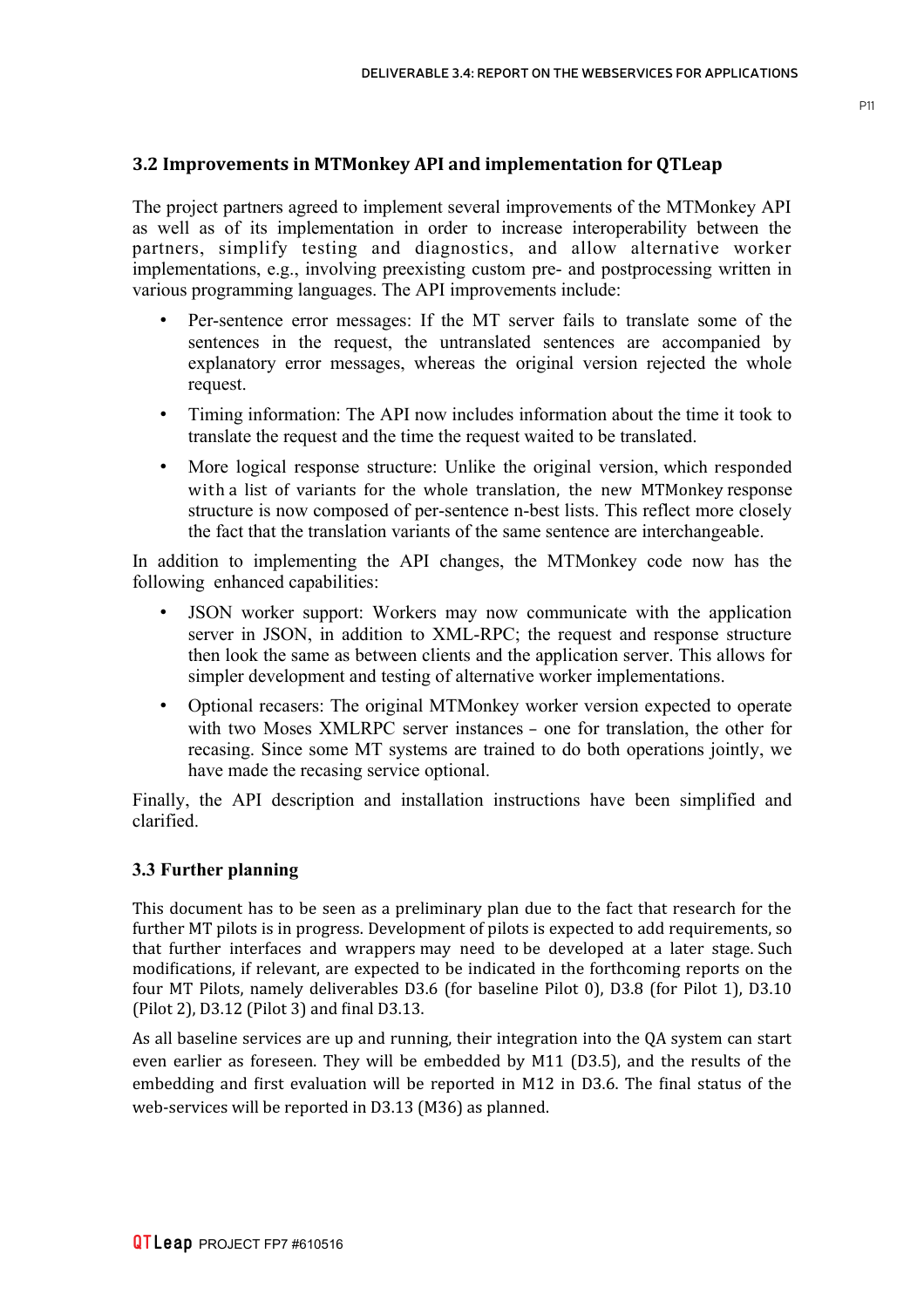### <span id="page-11-5"></span>**4 Appendix: MT Monkey API Descripton**

*(from https://github.com/ufal/mtmonkey/blob/master/API.md)*

#### <span id="page-11-4"></span>**4.1 MTMonkey Public API**

This API is used from clients to communicate with an MTMonkey application server. See below for the internal API used between the application server and the individual workers.

#### <span id="page-11-3"></span>**4.1.1 Requests**

The MTMonkey service server accepts requests via POST and GET HTTP method with the following parameters.

#### **4.1.1.1 Parameters**

- <span id="page-11-2"></span> *action*: string, function name -- the only option is *translate*, other may be used for testing purposes (**required**)
- *sourceLang*: string -- ISO 639-1 code of the source language (*cs*, *en*, *de*, *fr*) (**required**)
- *targetLang*: string -- ISO 639-1 code of the target language (*cs*, *en*, *de*, *fr*) (**required**)
- *alignmentInfo*: boolean -- request alignment information (optional, default = "false")
- *text*: string -- text to be translated in UTF-8 character encoding (**required**)
- *nBestSize*: integer -- maximum number of distinct translation variants to return (optional, default  $= 1$ , i.e. one best translation is provided, the maximum value is set to 10).
- *detokenize*: boolean -- indicates whether the translation result should be detokenized according to the rules for the target language (optional, default  $=$  "true")

#### <span id="page-11-1"></span>**4.1.1.2 GET Method**

Maximum length of GET queries depends on the current web server and client HTTP library. But it is not recommended to translate sentences longer than 2000 characters via this method. Based on RFC 2616, the server returns 414 (Request-URI Too Long) status if a URL is longer than 10,000 bytes. An example of a HTTP GET query is following:

<span id="page-11-0"></span>http://URL/PATH?sourceLang=en&targetLang=fr&text=TEXT

#### **4.1.1.3 POST Method**

The requests via the POST method conform to the JSON format. An example of a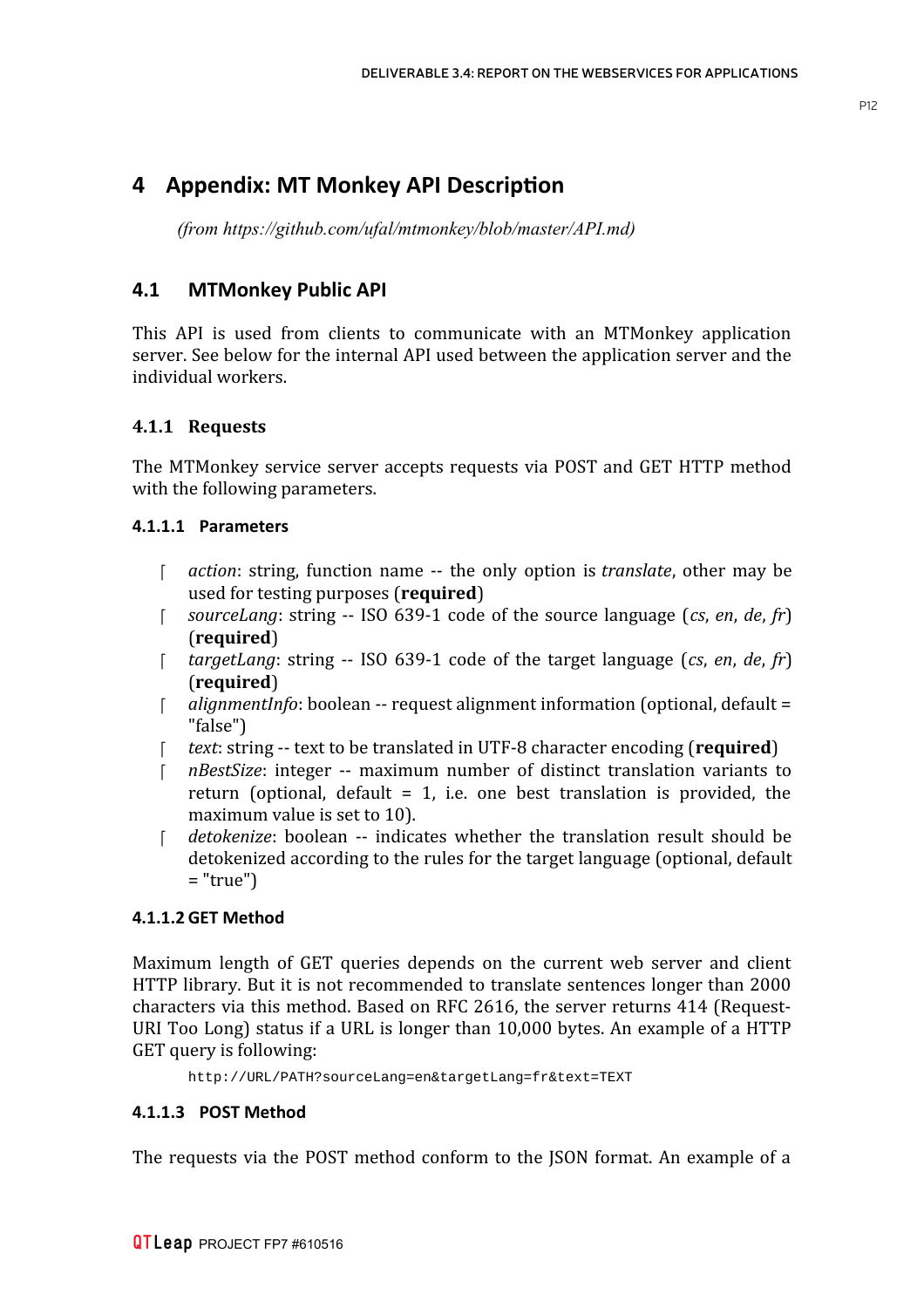request in JSON format is given below:

```
{
     "action": "translate",
 "sourceLang": "en",
 "targetLang": "de",
     "text": "I got a flu."
}
```
#### <span id="page-12-1"></span>**4.1.2 Response**

MTMonkey response conforms also the JSON format via HTTP. If the service is available, the return HTTP code is always 200 OK – even if the server is not able to translate a given input (in that case there is a special error message sent in the response, see below). HTTP error codes other then 200 OK retain their usual meaning (e.g. 500 Internal Error).

#### <span id="page-12-0"></span>**4.1.2.1 Parameters**

The response structure includes:

- *errorCode* (number): error code (see below), returned always
- *errorMessage* (string): a description of the error, returned always
- *translation* (list of structures): contains the translated data as a list of sentences, each of which contains the following:
	- o *translated* (list of structures): list of translations of one sentence (of length 1 by default, or longer if n-best lists were requested)
		- *text* (string): translated text in UTF-8 character encoding
		- *score* (number): translation score, expressing quality of translation, meaningful only for comparison of multiple translations of the same sentence
		- *rank* (integer): rank of the translation option (ranked according to the scoring, counting from 0; this may be omitted as the rank is given by the order in the *translated* list)
		- Further items if alignment information or multiple translation options are requested (see below).
	- o *src-tokenized* (string): tokenization of the source sentence (for the translation of multiple sentences and/or alignment information)
	- o *src* (string): source sentence in its original form (optional)
	- o *errorMessage* (string): if the translation of the particular sentence fails, this may contain a detailed error description (optional)
	- o *errorCode* (number):: if the translation of the particular sentence fails, this may contain a detailed error code (optional)
- *translationId*: string, globally unique ID of the transaction (may be omitted)
- *timeWork*: string (float + units), the amount of time the worker took to translate the request (optional)
- *timeWait*: string (float + units), the amount of the translation has waited to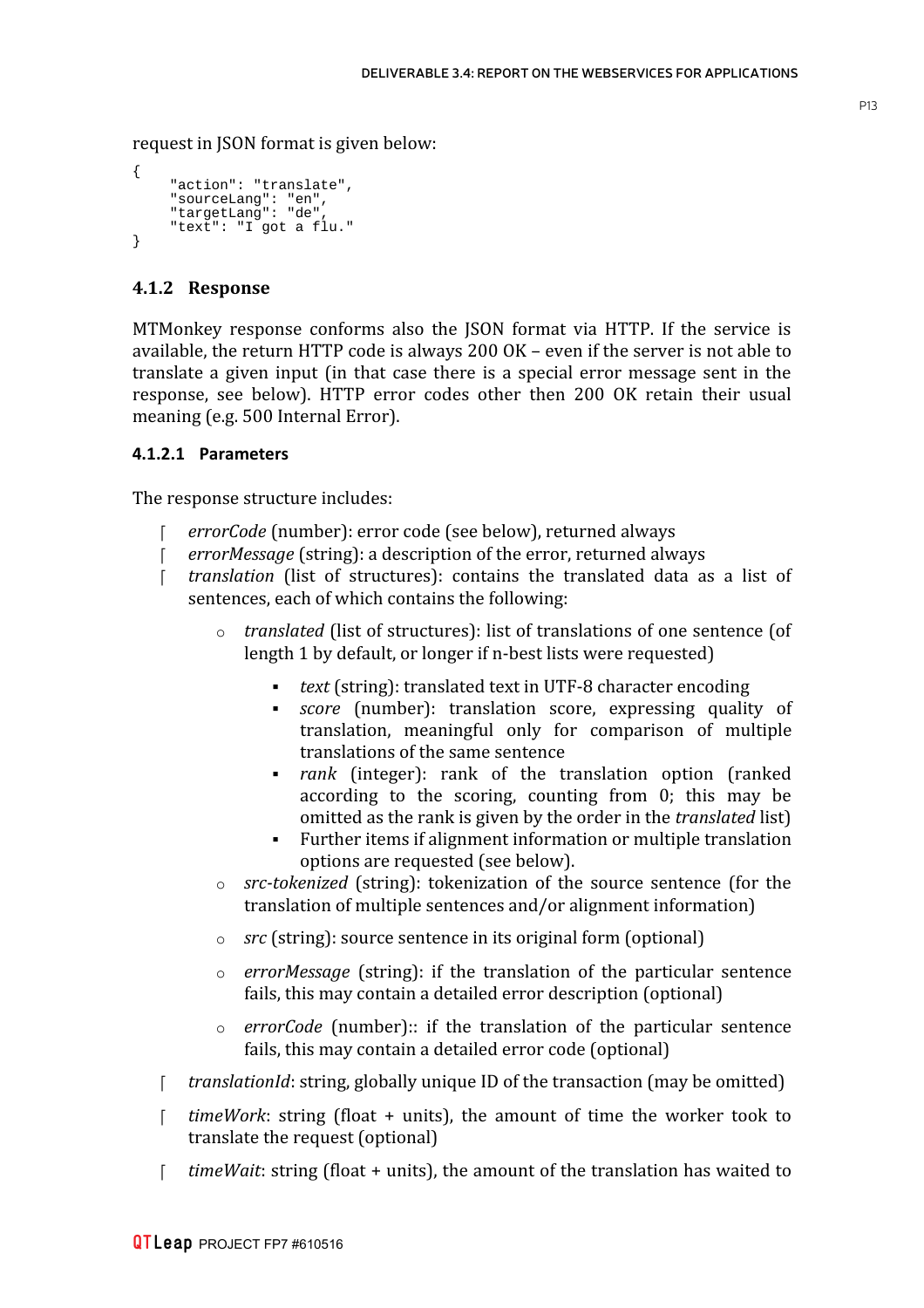#### be processed (optional)

An example response with one translation:

```
{
 "errorCode": 0, 
 "errorMessage": "OK"
    "translation": [
        {
            "translated": [
{
 "text": "Es ist in Ordnung, aber ich muss die Pille.", 
                   "score": 100,
                   "rank": 0
 }
            ], 
        }
    ], 
    "translationId": "794dab3aaa784419b9081710c5cddb54"
}
```
#### An example response when translation finished with error:

```
{
      "errorCode": 1,
     "errorMessage": "System is temporarily down"
}
```
#### <span id="page-13-1"></span>*Service Error Codes*

| Error<br>Code  | <b>Description</b>                          | <b>Meaning</b>                                                                                      |
|----------------|---------------------------------------------|-----------------------------------------------------------------------------------------------------|
| 10             | OK                                          | When everything went well and the query has been<br>translated.                                     |
| $\overline{1}$ | System is temporarily down                  | Particular required workers are currently off. Try again later.                                     |
| 2              | System busy                                 | Everything is running but system is currently overloaded.<br>Try again later.                       |
| 3              | Invalid language pair                       | Unknown language pair.                                                                              |
| 5              | Parse error, missing or invalid<br>argument | Any parse error or missing attribute.                                                               |
| 8              | Unexpected worker error                     | unknown<br>during<br>thel<br>Worker<br>experienced an<br>error<br>translation. Try again later.     |
| 99             | translated                                  | Some sentences could not be The MT system was not able to translate some of the input<br>sentences. |

#### <span id="page-13-0"></span>*HTTP Errors*

You can also obtain HTTP errors other than 200 OK. They retain their original meaning.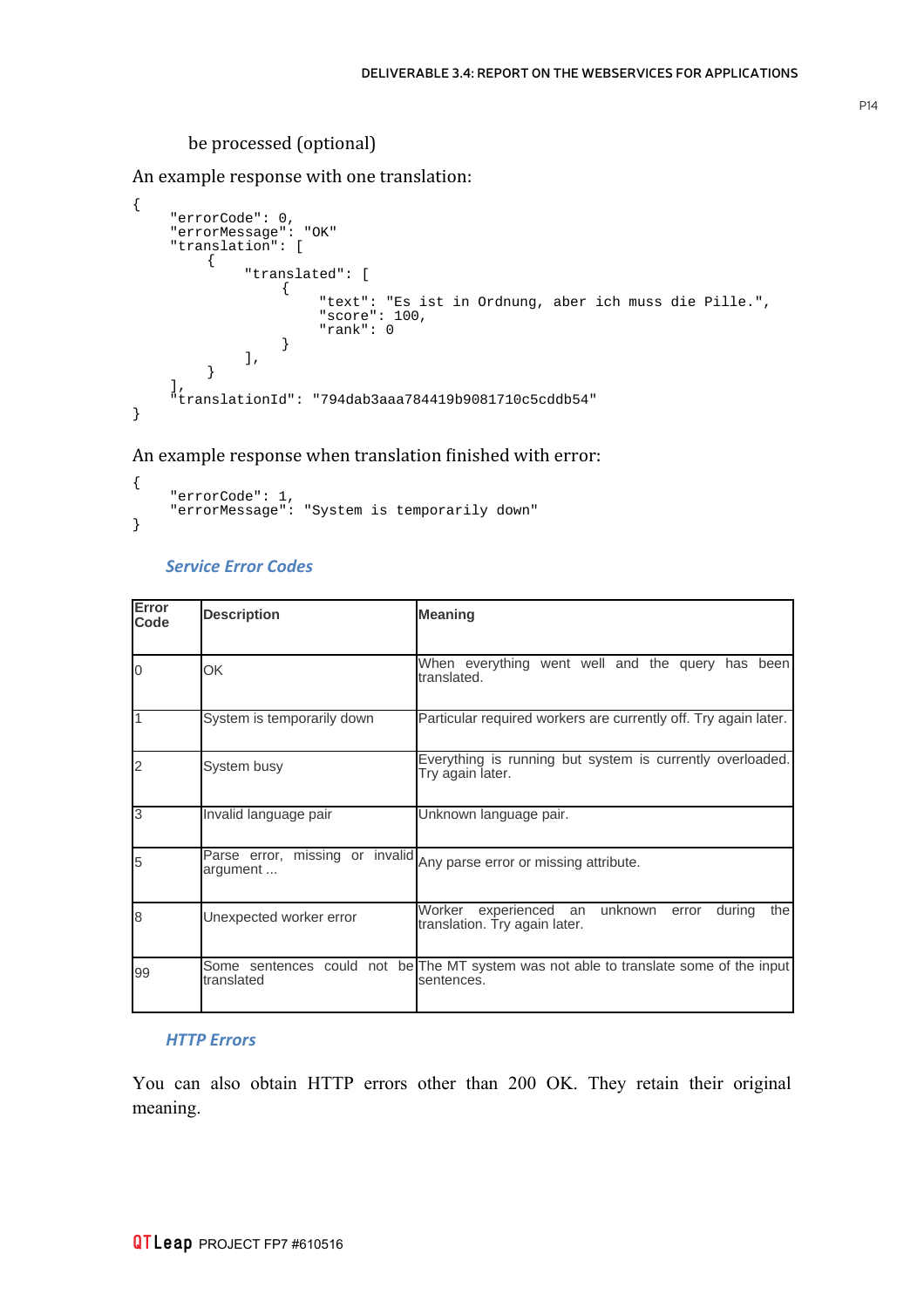#### <span id="page-14-1"></span>**4.1.3 Advanced features**

#### <span id="page-14-0"></span>**4.1.3.1 Alignment informaton**

In the response (JSON document), the application server can also provide phrase alignment information (see the *alignmentInfo* parameter). Phrase alignment is a matching between phrases (consecutive words) from the source sentence to phrases in the target (translated) sentence. In other words, each part of a particular alignment information matches a sequence of consecutive words from the source sentence with a sequence of consecutive words from the target sentence. The word sequences are identified by *start* and *end* indices, indexing starts with a zero.

As for tokenization, you obtain the following attributes:

- *src-tokenized*: string, space separated sequence of input tokens (one per sentence)
- *tokenized*: string, space separated sequence of output tokens (one per nbest list variant)
- *alignment-raw*: phrase alignment information (one per n-best list variant)

```
{
     "errorCode": 0, 
     "errorMessage": "OK" 
     "translation": [
        \mathcal{L} "translated": [
{
                      "text": "Es ist in Ordnung, aber ich muss die Pille.", 
                          "tokenized": "Es ist in Ordnung , aber ich muss die
Pille .", 
                      "alignment-raw": [
\left\{ \begin{array}{c} \end{array} \right\} "src-start": 0, 
                             "tgt-start": 0, 
                             "src-end": 1, 
                             "tgt-end": 1
\}, \{\left\{ \right. "src-start": 2, 
                             "tgt-start": 2, 
                             "src-end": 4, 
                             "tgt-end": 5
\}, \{\left\{ \right. "src-start": 5, 
                             "tgt-start": 6, 
                             "src-end": 6, 
                             "tgt-end": 7
\}, \{\},
                              "src-start": 7, 
                             "tgt-start": 8, 
                             "src-end": 7, 
                             "tgt-end": 8
\}, \{\},
                              "src-start": 8, 
                             "tgt-start": 9, 
                             "src-end": 8, 
                             "tgt-end": 9
\}, \{\},
                              "src-start": 9,
```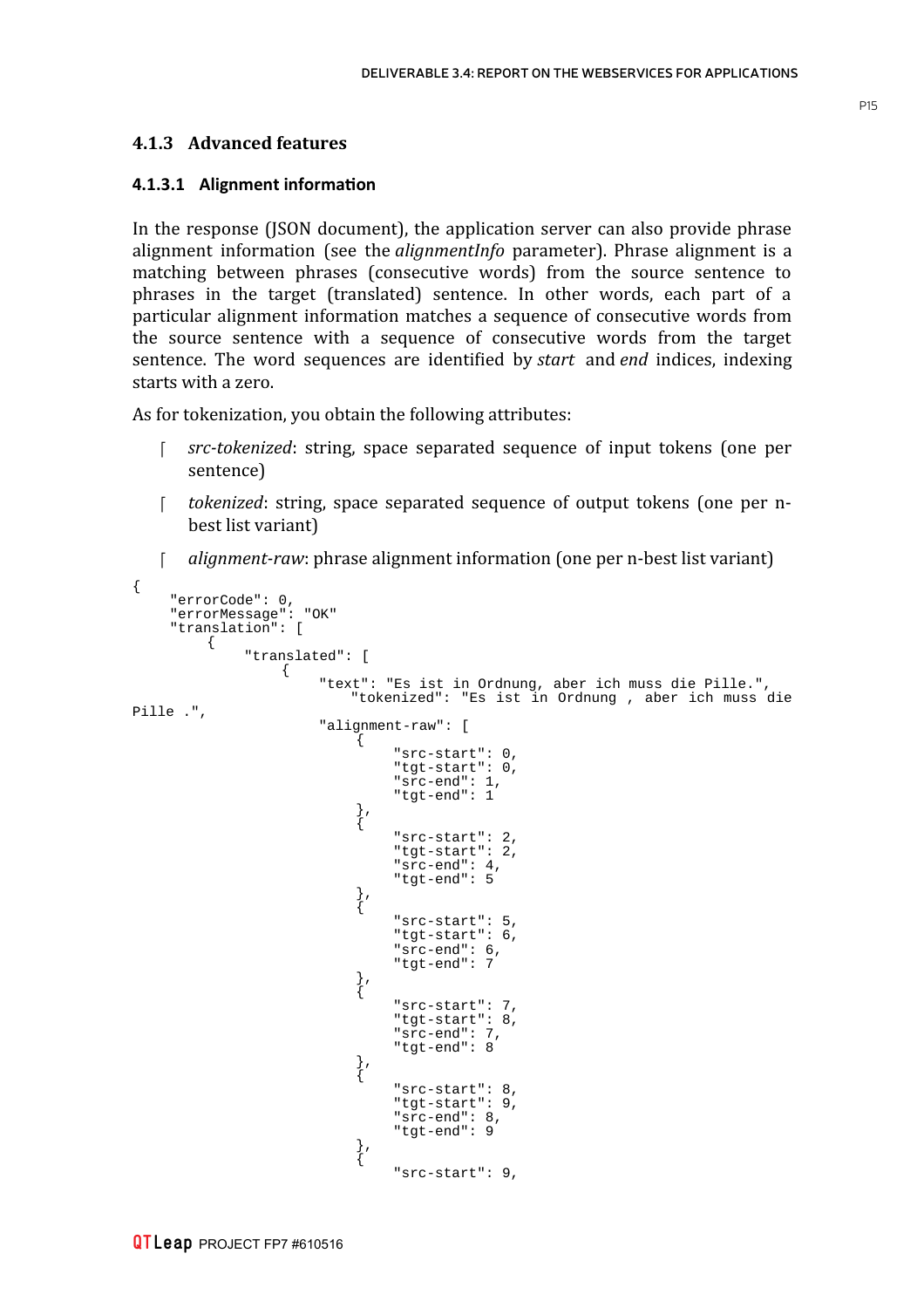```
 "tgt-start": 10, 
                                       "src-end": 9, 
                                       "tgt-end": 10
 }
design and the control of the control of the control of the control of the control of the control of the control of
 }
\mathbf{1},
                  "src-tokenized": "it 's ok , but i need that pill .", 
            }
      ], 
      "translationId": "794dab3aaa784419b9081710c5cddb54"
}
```
The meaning of indices is as follows:

- *src-start*: the start of an interval of tokenized words of the source sentence (we are indexing from 0)
- *src-end*: the end of an interval of tokenized words (inclusive)
- *tgt-start*: the start of an interval of tokenized words of the translated sentence (we are indexing from 0)
- *tgt-end*: the end of an interval of tokenized words (inclusive)

The indexes refer to tokenized text in *src-tokenized* and *tgt-tokenized*.

#### <span id="page-15-1"></span>**4.1.3.2 Multple translaton optons**

If the *nBestSize* value in the request is set to 2 or more, the service provides the specified number of the best translation options. Each of them is provided with a score.

An example of a response with two translation options.

```
 {
 "errorCode": 0, 
 "errorMessage": "OK"
        "translation": [
\{ "translated": [
 {
                   "text": "Es ist in Ordnung, aber ich muss die
Pille.",
                       "score": 100,
                      "rank": 0
 },
                  \} ,
                       "text": "Es ist OK, aber ich brauche diese Pille.",
                      "score": 96,
                      "rank": 1
 }
\mathbf{1}, \mathbf{1}, \mathbf{1} }
        ], 
        "translationId": "794dab3aaa784419b9081710c5cddb54"
    }
```
#### <span id="page-15-0"></span>**4.1.4 Testing from the command line / browser window**

MTMonkey can be easily tested using the standard tool **curl** [5] as in the example below:

```
curl -i -H "Content-Type: application/json" -X POST -d
'{ "action":"translate", "sourceLang":"en", "targetLang":"de", "text": "It
```